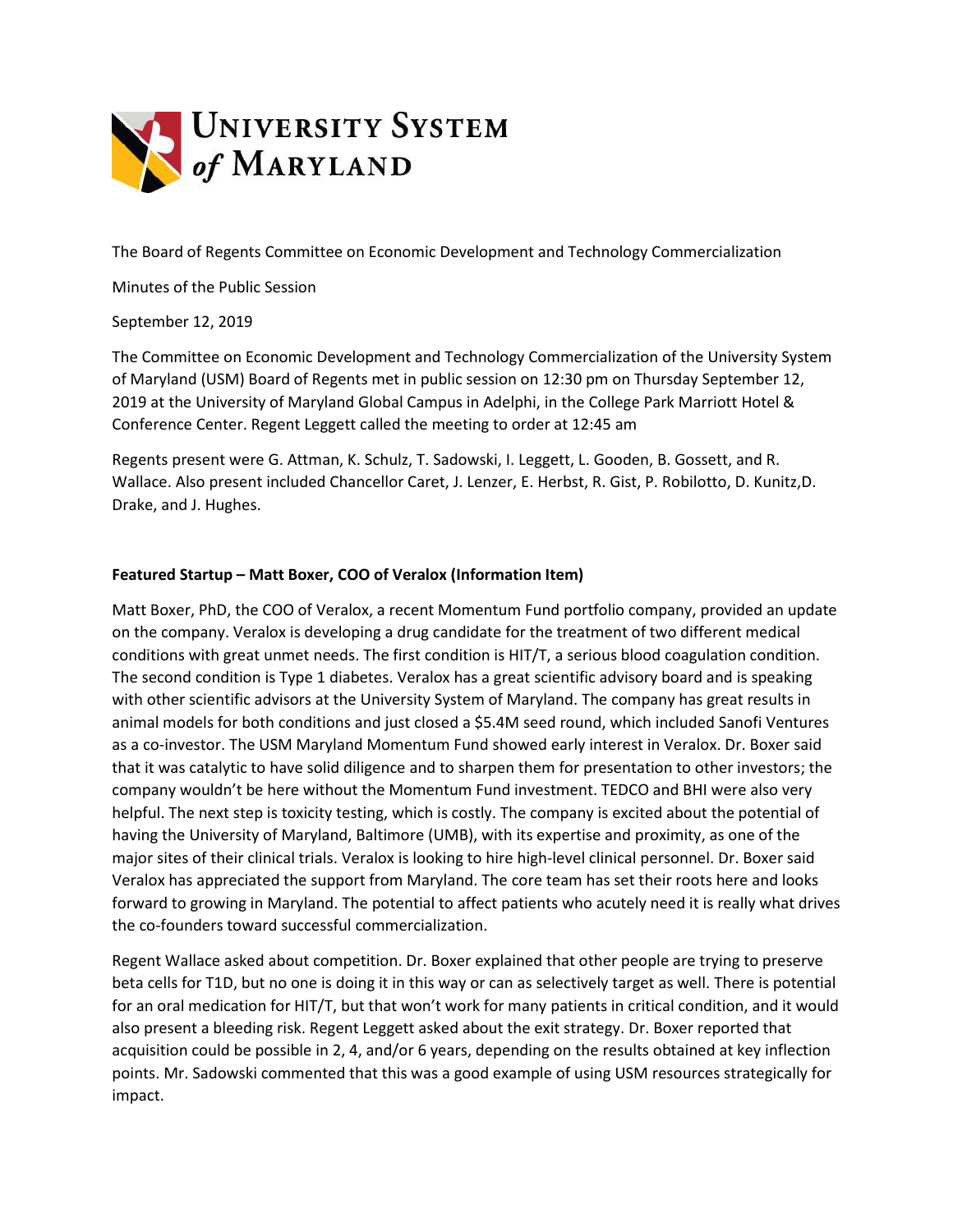## **The USM Momentum Fund -- Claire Broido Johnson, Managing Director (Information Item)**

Mr. Sadowski introduced Claire Broido Johnson and commented that that the USM is extremely glad to have her join the team as the lead of the Fund.

Ms. Broido Johnson mentioned that the Fund has a new website, momentum.usmd.edu. Ms. Broido Johnson stated that coming from the private sector, she is a strong believer in both returns and economic development and that she sees a spot in the early-stage startup ecosystem for this stage of fund. She noted that many people with the means to invest regionally have built their wealth in less risky sectors such as real estate and government contracting and that there is also a lack of upper-level managers for early-stage manager, again due to a risk-averse workforce, both of which underscore the need for the Momentum Fund in this geography. So far, the Fund has invested \$2.5M matched with \$11.2M, for a 4.4X match. Ms. Broido Johnson stated that she is excited to expand the top portion of the funnel and provided examples such as being in the final stages of looking at an UMCES company and meeting with entrepreneurship leads at Towson University.

Regent Attman asked why the portfolio does not include a cybersecurity company yet. Ms. Broido Johnson stated that cyber companies have been reviewed, that Ron Gula, an experienced cybersecurity executive, is on the Advisory Board, and that she is working closely with cyber-focused programs at UMBC. Mr. Sadowski commented that the Fund was recently successful in moving quickly for Retrium, a software company, and that speed could help capture more cybersecurity companies, some which raise financing more quickly. Ms. Broido Johnson noted to keep in mind, however, that the Fund is strategically positioned to catalyze investment and help companies that might not have ready access to funding. Regent Attman noted that the co-investment match has exceeded the initial goal, which Mr. Sadowski confirmed as 1:1 minimum with a goal of 2:1.

Ms. Broido Johnson discussed several of her prior accomplishments, including inventing the idea of a solar power purchase agreement and leading the responsible 9-month deployment of a large federal stimulus program at the US Department of Energy. She loves building new companies and expanding them. She has worked with companies primarily outside of Maryland, where much clean energy work happens. Ms. Broido Johnson is a proud resident of Federal Hill, and her family loves living in Baltimore and Maryland. She is committed to growing the entrepreneurship ecosystem here and excited to help entrepreneurship in Maryland, since she has been doing that for 20 years outside of Maryland. She is also excited to expand outside of clean energy as well.

Ms. Broido Johnson has talked to the ecosystem broadly about how the fund is doing after two years of existence. Shortly, two companies are up for consideration that she has worked with since the beginning of the process, as opposed to. Ms. Broido Johnson re-iterated that she is really trying to expand the top of the funnel. She would love to see companies come from all 12 of the institutions. She has looked at over 60 companies since she has been in the role and provided advice. In FY 19, the Funds metrics regarding diligence are industry standard as far as how many make it through to investment. She is trying to talk to as many deans as possible and appreciates any help in getting the word out about the Fund.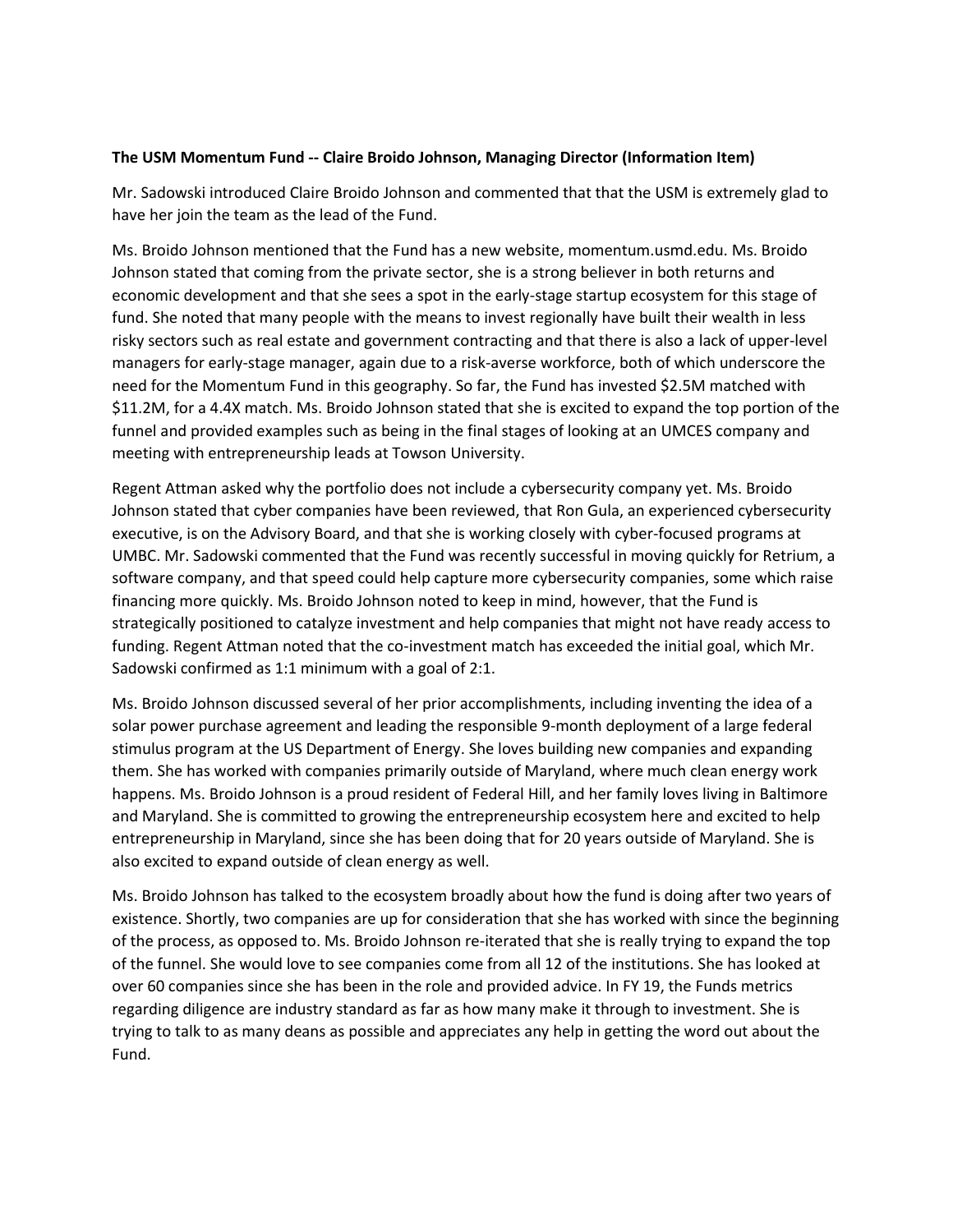Ms. Broido Johnson responded to questions about geographical requirements and how to get other universities, beyond UMCP and UMB to be a part of the Fund. She responded that companies must be located in Maryland to be considered for the Fund and that marketing of the Fund is required.

Ms. Herbst agreed and said that UMCP, UMB, and UMBC, as research-heavy institutions have been in focus but the Fund is evolving and she anticipates seeing more investments from companies related to other institutions. Ms. Lenzer commented that UMCP has many resources for entrepreneurship, which has created a backlog for this type of funding. They hope to start bringing this programming to other institutions, which should increase the pipeline. Mr. Sadowski commented that a lot of companies are manufacturing or operating out of other parts of the state, which broadens the geographic impact.

Regent Wallace commented that the USM needs to be intentional about how to get the word out.

Regent Leggett added that the intent needs to be very clear that USM has jumped through every hoop to reach every part of the state and the intent and outreach needs to be demonstrable.

Regent Attman said that Ms. Broido Johnson might find that she can bring expertise for companies that aren't quite ready yet, which the former director did.

Ms. Herbst stated that the Fund is aimed after angel funding and before Series A financing. There is some conversation to see if USM should be participating earlier, not with this money but with other money.

Mr. Sadowki commented that a lot of deals have gotten assistance through TEDCO MII and other early programs, such as MIPS, which does cover a wide geographic range. MIPS has done a tremendous job. Lately, states are looking at how to better leverage assets. In a Brookings Study for Pennsylvania, MIPS was identified as a leading program. Mr. Sadowski then introduced Mr. Joe Naft.

## **Maryland Industrial Partnerships Program – Joe Naft, Director (Information Item)**

Mr. Naft stated that Ronnie Gist, the Associate Director, is consistently traveling across the state. If you normalize by the population, Ronnie is reaching out to companies at about the same rate, which has been affective. The program was formed in 1987 to see how else research expertise and facilities could help companies, particularly startups, in Maryland. It is a model that has worked very well and continues to work well. The main criteria is commercialization potential; will it create jobs in the state? They also review proposals for technical merit. Mr. Naft stated that another differentiating factor is that they can work with companies that have IP already to bring to the table. Half of the time, the company knows a faculty member they want to work with, and half of the time, MIPS helps them find a researcher. Another differentiator is that the company buys in. Mr. Naft said that the program has excellent metrics and a huge return to the state, with a 38:1 leverage for each dollar. The budget peaked before the recession but has been going down. The program is oversubscribed, and more funding could be used to fund good projects.

Dr. Caret asked if MIPS funding was a state allocation initially. Mr. Naft responded that it is a portion of the UMCP budget, with the exception of funding via TEDCO and the Department of Natural Resources to be allocated for specific types of projects.

Mr. Sadowksi stated that the USM is looking for ways to increase the funding available to this wellestablished program with an excellent track record.